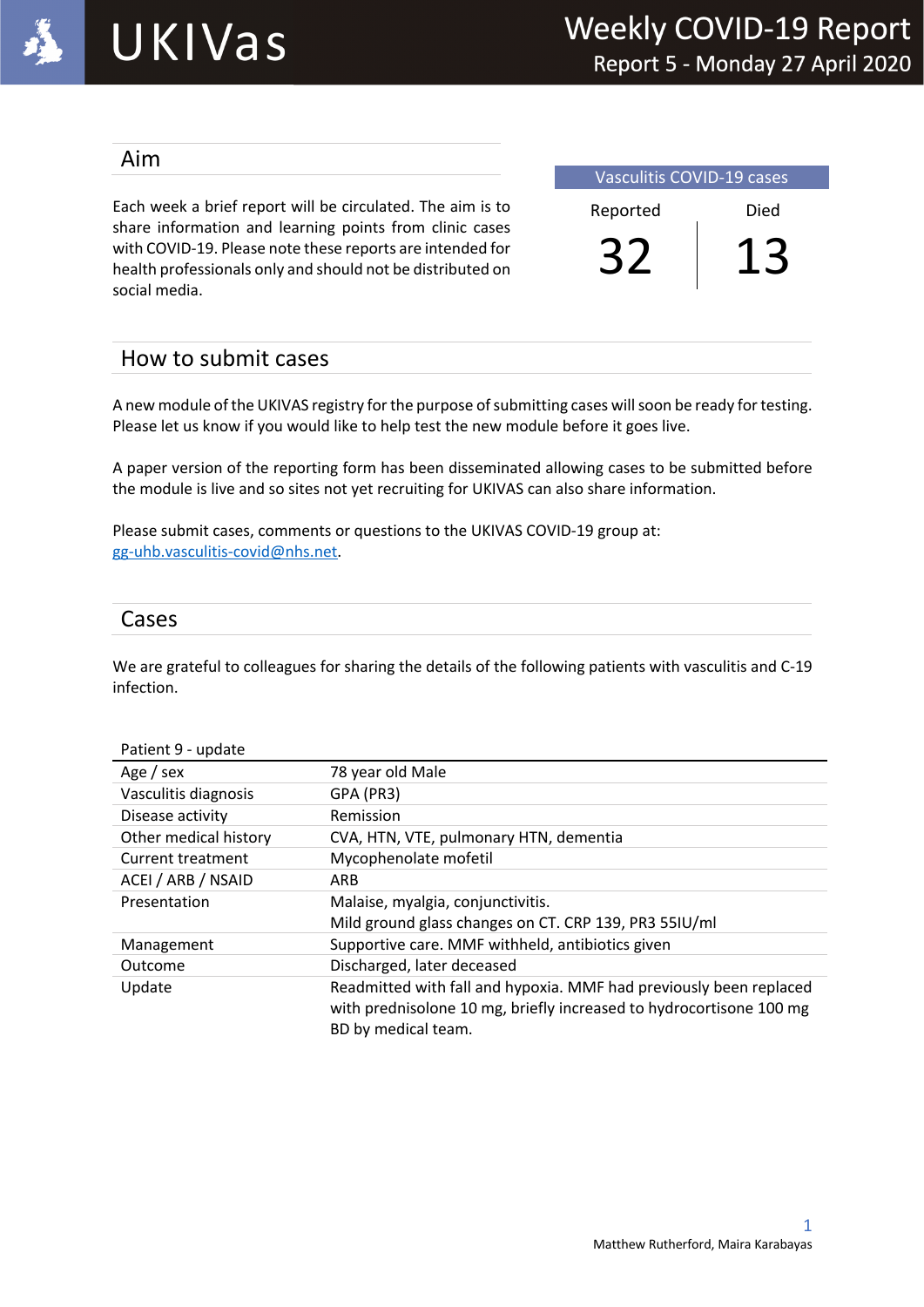| Patient 22            |                                                                |
|-----------------------|----------------------------------------------------------------|
| Age / sex             | 69 year old Female                                             |
| Vasculitis diagnosis  | EGPA                                                           |
| Disease activity      | Minimal                                                        |
| Other medical history | Hypertension, severe aortic regurgitation (surgery postponed)  |
| Previous treatment    | Cyclophosphamide                                               |
| Current treatment     | Recent rituximab for relapse, minimal prednisolone             |
| ACEI / ARB / NSAID    | <b>ARB</b>                                                     |
| Presentation          | Cough, breathlessness, negative swabs, but bilateral pneumonia |
|                       | consistent with COVID                                          |
| Management            | Antibiotics, supportive care, BIPAP, prednisolone stopped      |
| Outcome               | Improving slowly at home                                       |

| Patient 23            |                                                            |
|-----------------------|------------------------------------------------------------|
| Age / sex             | 72 year old Male                                           |
| Vasculitis diagnosis  | MPA (MPO positive)                                         |
| Disease activity      | Remission                                                  |
| Other medical history | Diabetes, hypertension, ESRD on dialysis                   |
| Current treatment     | Rituximab (B-cell deplete), prednisolone 5mg               |
| ACEI / ARB / NSAID    | <b>ARB</b>                                                 |
| Presentation          | Fever, malaise, arthralgia, SOB, high respiratory rate     |
| Management            | Steroid increased, antibiotics, brief supplemental oxygen  |
| Outcome               | Improving at home, no evidence of seroconversion at week 3 |
|                       |                                                            |

| Patient 24            |                                                                                                 |
|-----------------------|-------------------------------------------------------------------------------------------------|
| Age / sex             | 46 year old Female                                                                              |
| Vasculitis diagnosis  | GPA                                                                                             |
| Disease activity      | Remission                                                                                       |
| Other medical history | Hypertension, mild lung disease, hypothyroidism, hyperlipidaemia,<br>morbid obesity             |
| Current treatment     | Rituximab (B cell deplete), prednisolone 10 mg                                                  |
| ACEI / ARB / NSAID    | ARB                                                                                             |
| Presentation          | Fever, malaise, sore throat, cough, SOB, high respiratory rate                                  |
| Management            | Antibiotics, high flow oxygen                                                                   |
| Outcome               | Admitted at separate hospital to vasculitis team<br>Died, local decision not to escalate to ITU |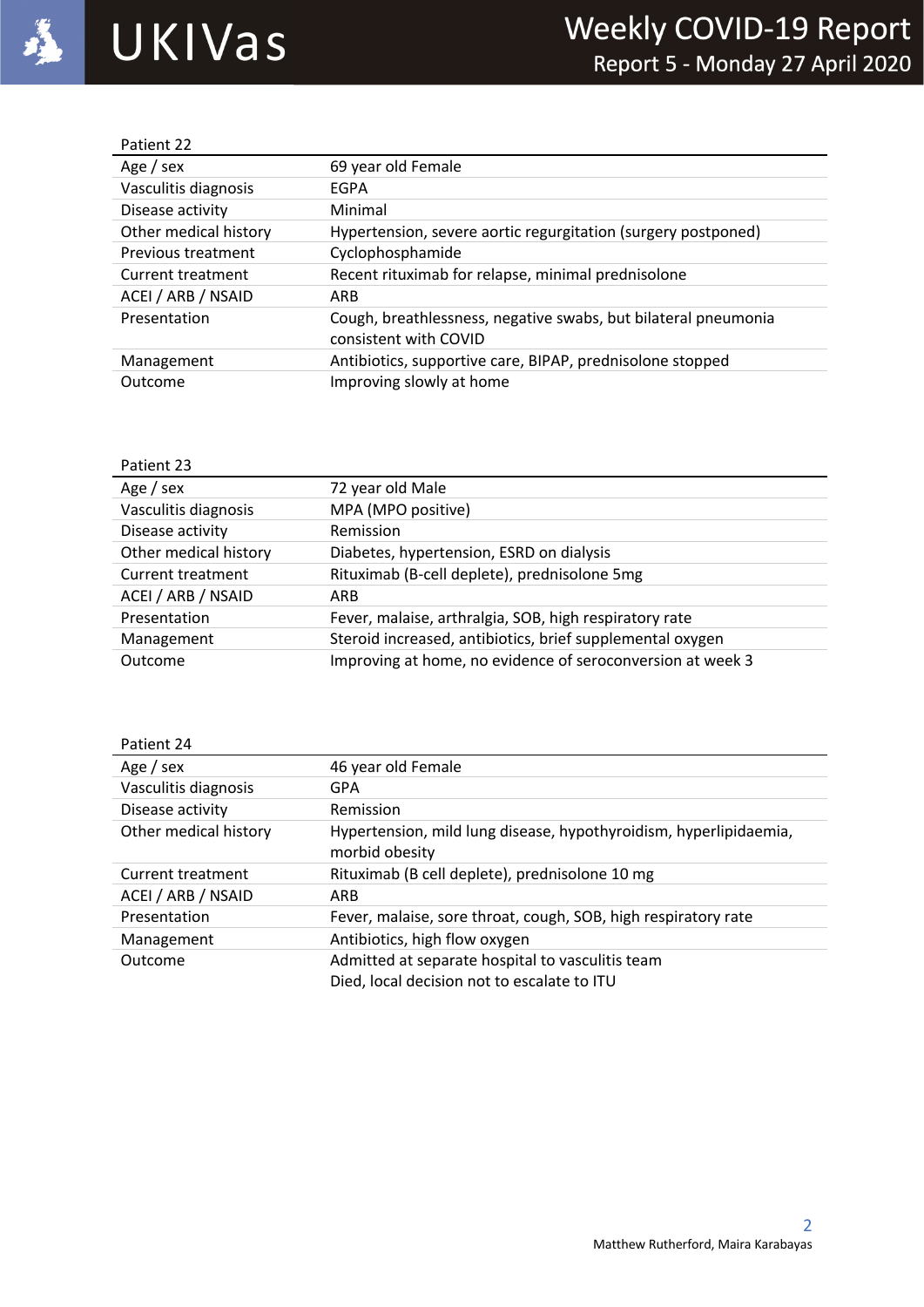| Patient 25            |                                                                |
|-----------------------|----------------------------------------------------------------|
| Age / sex             | 49 year old Male                                               |
| Vasculitis diagnosis  | MPA (MPO positive)                                             |
| Disease activity      | Remission                                                      |
| Other medical history | Hypertension, renal transplant (Alemtuzumab, then tacrolimus   |
|                       | monotherapy), lymphoma (small bowel PTLD)                      |
| Previous treatment    | Induction with rituximab and low dose Cyclophosphamide         |
| Current treatment     | Tacrolimus                                                     |
| ACEI / ARB / NSAID    | Nil                                                            |
| Presentation          | In patient at time of COVID-19 following bowel surgery.        |
|                       | Mild illness with fever and chest pain.                        |
| Management            | No change to tacrolimus dose, antibiotics, supplemental oxygen |
| Outcome               | Short duration of oxygen requirement                           |

| Patient 27            |                                                                                                                      |
|-----------------------|----------------------------------------------------------------------------------------------------------------------|
| Age / sex             | 72 year old Female                                                                                                   |
| Vasculitis diagnosis  | LVV, AVR for aneurysmal disease                                                                                      |
| Disease activity      | Remission                                                                                                            |
| Other medical history | Nil                                                                                                                  |
| Current treatment     | MMF                                                                                                                  |
| ACEI / ARB / NSAID    | Nil                                                                                                                  |
| Presentation          | 3 weeks of fever, cough, sputum, nausea, diarrhoea and malaise<br>Bilateral chest X-ray changes, lymphopenia, CRP 74 |
| Management            | Doxycycline, MMF stopped, mild oxygen requirement                                                                    |
| Outcome               | Discharged after 3 days                                                                                              |

| Patient 28            |                                                                    |
|-----------------------|--------------------------------------------------------------------|
| Age / sex             | 79 year old female                                                 |
| Vasculitis diagnosis  | <b>MPO AAV</b>                                                     |
| Disease activity      | Remission                                                          |
| Other medical history | IPF (palliative management), MI, hypertension, hypothyroidism,     |
|                       | Crohn's, knee replacement, psoriasis, TAH, cholecystectomy         |
| Previous treatment    | Cyclophosphamide, high dose steroid                                |
| Current treatment     | Prednisolone 7.5 mg, azathioprine recently stopped                 |
| ACEI / ARB / NSAID    | Unknown                                                            |
| Presentation          | Unknown                                                            |
| Management            | Unknown                                                            |
| Outcome               | Died – NB lung disease managed as palliative for some months prior |
|                       | to most recent hospital admission                                  |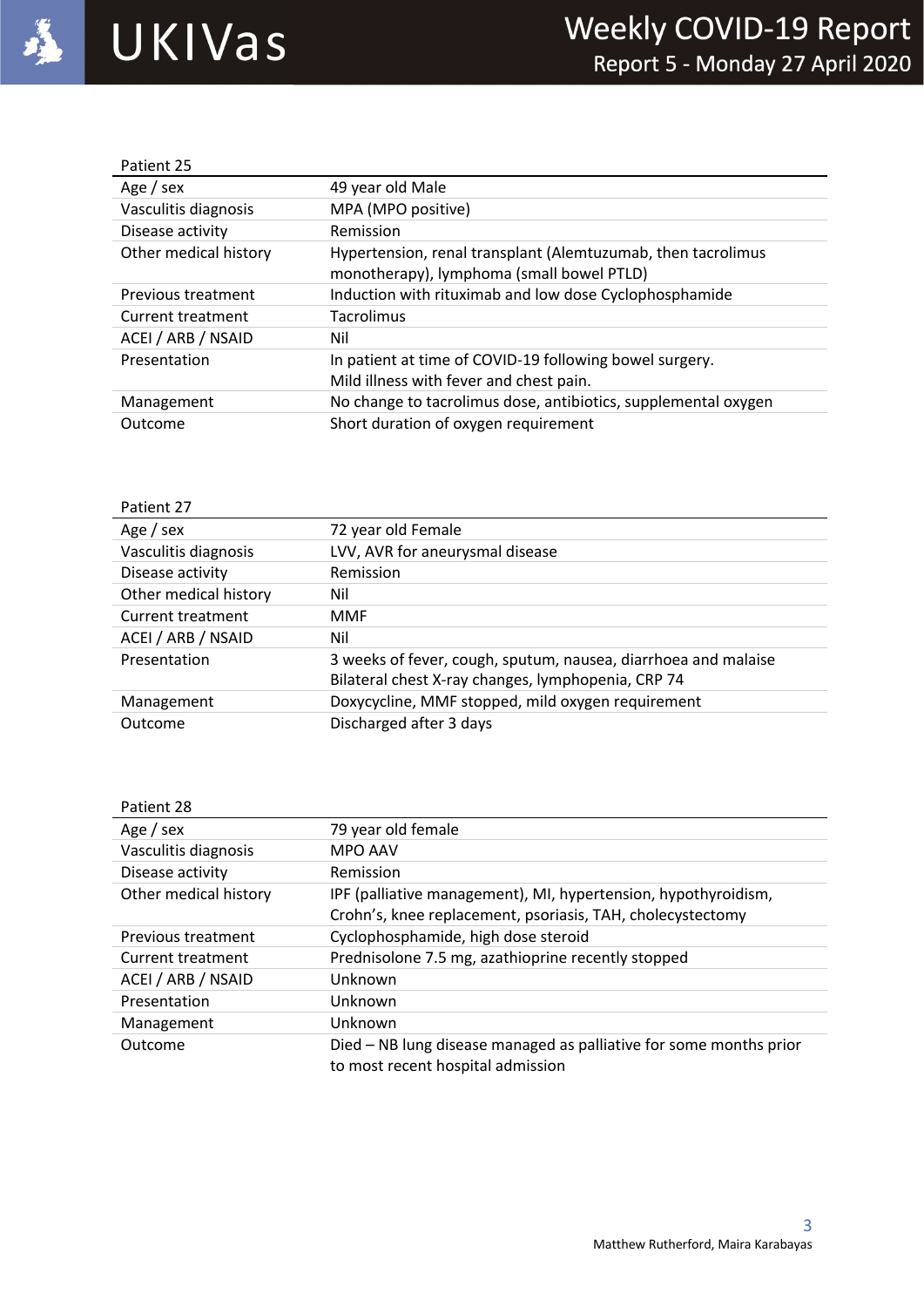| Patient 31            |                                                                       |
|-----------------------|-----------------------------------------------------------------------|
| Age / sex             | 55 year old Female                                                    |
| Vasculitis diagnosis  | EGPA / overlap connective tissue disease                              |
| Disease activity      | Moderate                                                              |
| Other medical history | Asthma, COPD, recurrent chest infections                              |
| Previous treatment    | Cyclophosphamide, hydroxychloroquine                                  |
| Current treatment     | Rituximab, prednisolone 10 mg                                         |
| ACEI / ARB / NSAID    | <b>NSAID</b>                                                          |
| Presentation          | Fever, malaise, myalgia, cough, SOB, diarrhoea, high respiratory rate |
| Management            | Invasive ventilation, vasopressors, antibiotics, hydrocortisone       |
| Outcome               | Discharged from ICU, remains in-patient                               |

## Symptom frequency



For one patient we do not have information regarding symptoms. Dyspnoea was the most common presenting symptom with 24 of 31 patients (77%) presenting with this symptom. Cough and fever were the next most common symptoms both in 17 patients (55%) and 15 patients (48%) respectively.

\* Note one individual who experienced haemoptysis and epistaxis was thought to be experiencing a possible flare of vasculitis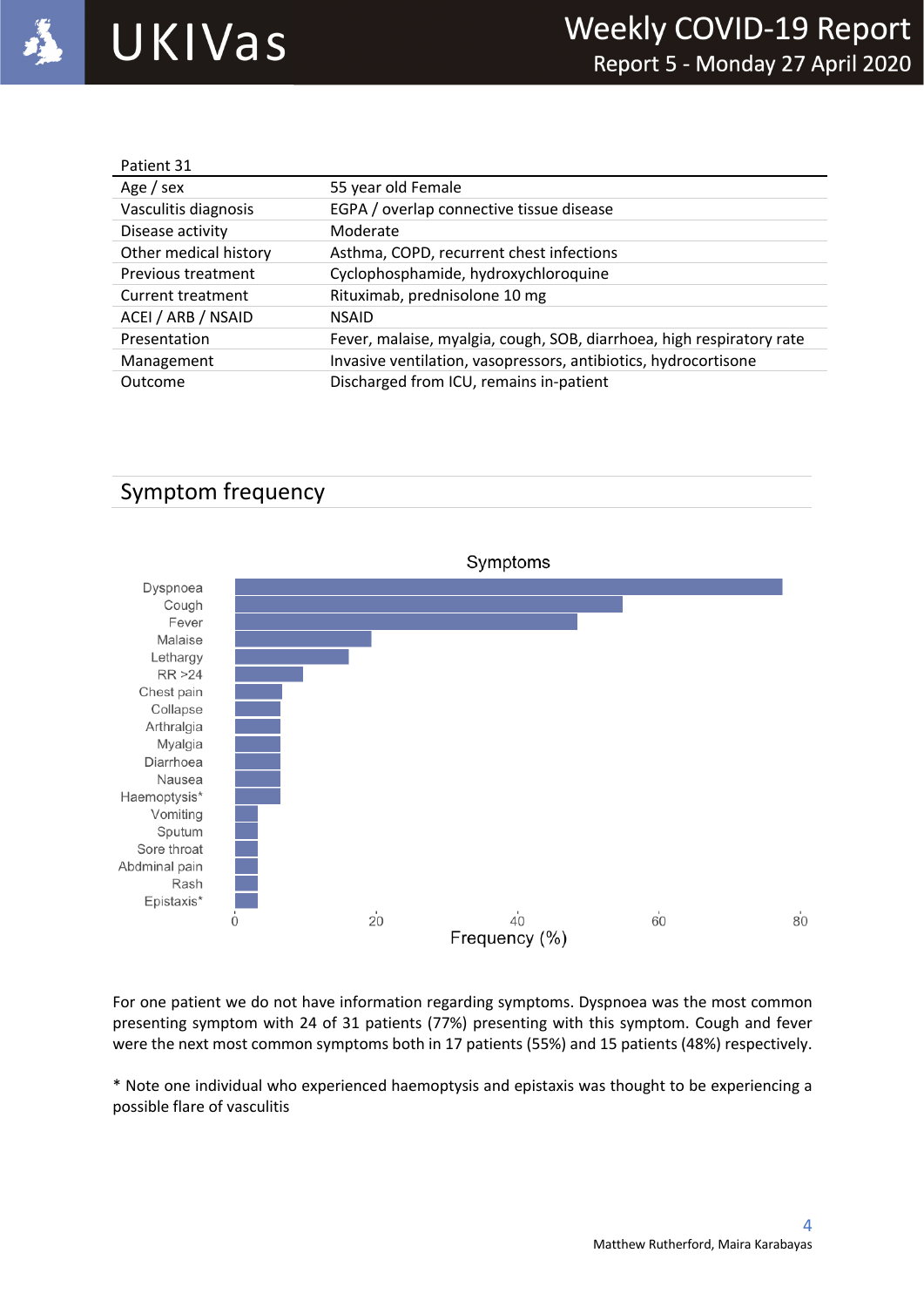# Clinical characteristics of vasculitis patients with COVID-19

| Critical Outcome*                        | <b>No</b>   | Yes         | Total       |
|------------------------------------------|-------------|-------------|-------------|
| Total                                    | $n = 18$    | $n = 14$    | $n = 32$    |
| Demographics                             |             |             |             |
| Age, Mean (SD)                           | 65.9 (12.7) | 68.7 (11.8) | 67.0 (12.2) |
| Female, n (%)                            | 8(44.4)     | 7(50.0)     | 15 (46.9)   |
| Comorbidities, n (%)                     |             |             |             |
| <b>Diabetes</b>                          | 7(38.9)     | 3(21.4)     | 10 (31.2)   |
| Hypertension                             | 7(38.9)     | 7(50.0)     | 14 (43.8)   |
| <b>Renal Disease</b>                     | 10(55.6)    | 7(50.0)     | 17(53.1)    |
| CV disease                               | 5(27.8)     | 7(50.0)     | 12 (37.5)   |
| Respiratory disease                      | 1(5.6)      | 6(42.9)     | 7(21.9)     |
| Vasculitis diagnosis, n (%)              |             |             |             |
| GPA (or PR3 AAV)                         | 7(38.9)     | 6(42.9)     | 13 (40.6)   |
| MPA (or MPO AAV)                         | 5(27.8)     | 3(21.4)     | 8(25.0)     |
| Other                                    | 6(33.3)     | 5(35.7)     | 11 (34.4)   |
| Disease activity, n (%)                  |             |             |             |
| remission                                | 11(61.1)    | 7(50.0)     | 18 (56.2)   |
| minimal                                  | 4(22.2)     | 2(14.3)     | 6(18.8)     |
| moderate                                 | 0(0)        | 4(28.6)     | 4(12.5)     |
| severe                                   | 3(16.7)     | 1(7.1)      | 4(12.5)     |
| Current immunosuppressive therapy, n (%) |             |             |             |
| Azathioprine                             | 6(33.3)     | 2(14.3)     | 8(25.0)     |
| Corticosteroid (any)                     | 7(38.9)     | 11 (78.6)   | 18 (56.2)   |
| Prednisolone $1 - 5$ mg daily **         | 3(16.7)     | 5(35.7)     | 8(25.0)     |
| Prednisolone > 5mg daily**               | 4(22.2)     | 6(42.9)     | 10 (31.2)   |
| Cyclophosphamide                         | 2(11.1)     | 2(14.3)     | 4(12.5)     |
| Hydroxychloroquine                       | 2(11.1)     | 0(0)        | 2(6.2)      |
| <b>IVIG</b>                              | 1(5.6)      | 0(0)        | 1(3.1)      |
| Mycophenolate                            | 2(11.1)     | 1(7.1)      | 3(9.4)      |
| Rituximab                                | 5(27.8)     | 5(35.7)     | 10 (31.2)   |
| Other medications, n (%)                 |             |             |             |
| <b>ACE or ARB</b>                        | 8(44.4)     | 5(35.7)     | 13 (40.6)   |
| <b>NSAID</b>                             | 0(0)        | 1(7.1)      | 1(3.1)      |

\* Critical outcome refers to death, need for invasive or non-invasive ventilation or use of high flow oxygen device

\*\* Or other steroid in prednisolone equivalents